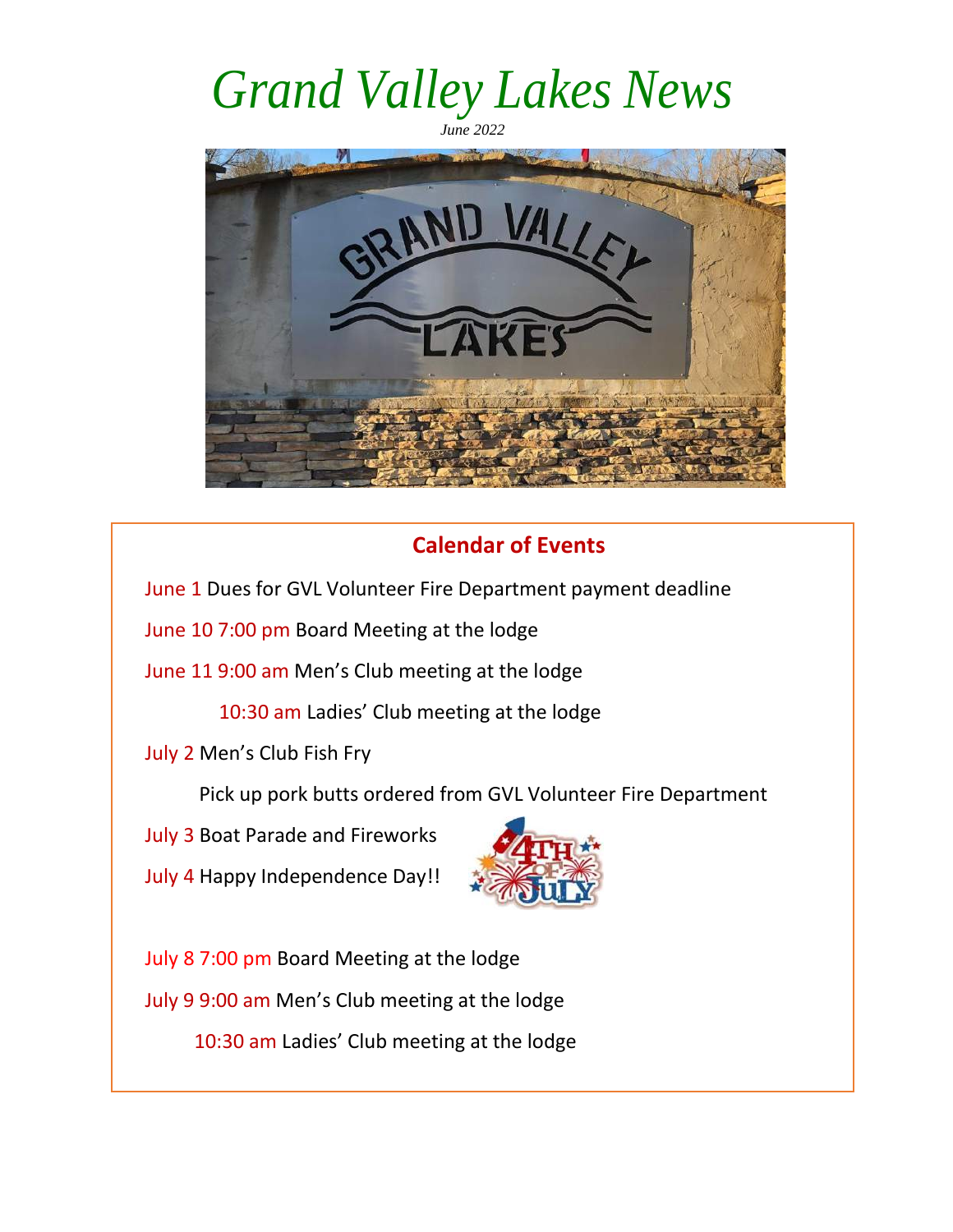*June 2022* 

Grand Valley Lakes 50<sup>th</sup> Anniversary Celebration

The Grand Valley Lakes 50<sup>th</sup> Anniversary Celebration was a huge success! There was something for everyone to enjoy: games and a bounce house/slide for the children, face painting and temporary tattoos, display boards with historical information and pictures of GVL throughout its 50 years, a cake walk, and lots of food. There were prizes for the resident that has lived here the longest and the shortest amounts of time, as well as a prize for the person who purchased property here first.

A big thank you to everyone involved in planning and organizing this wonderful celebration! This event was so successful because of the many contributions of our wonderful community!

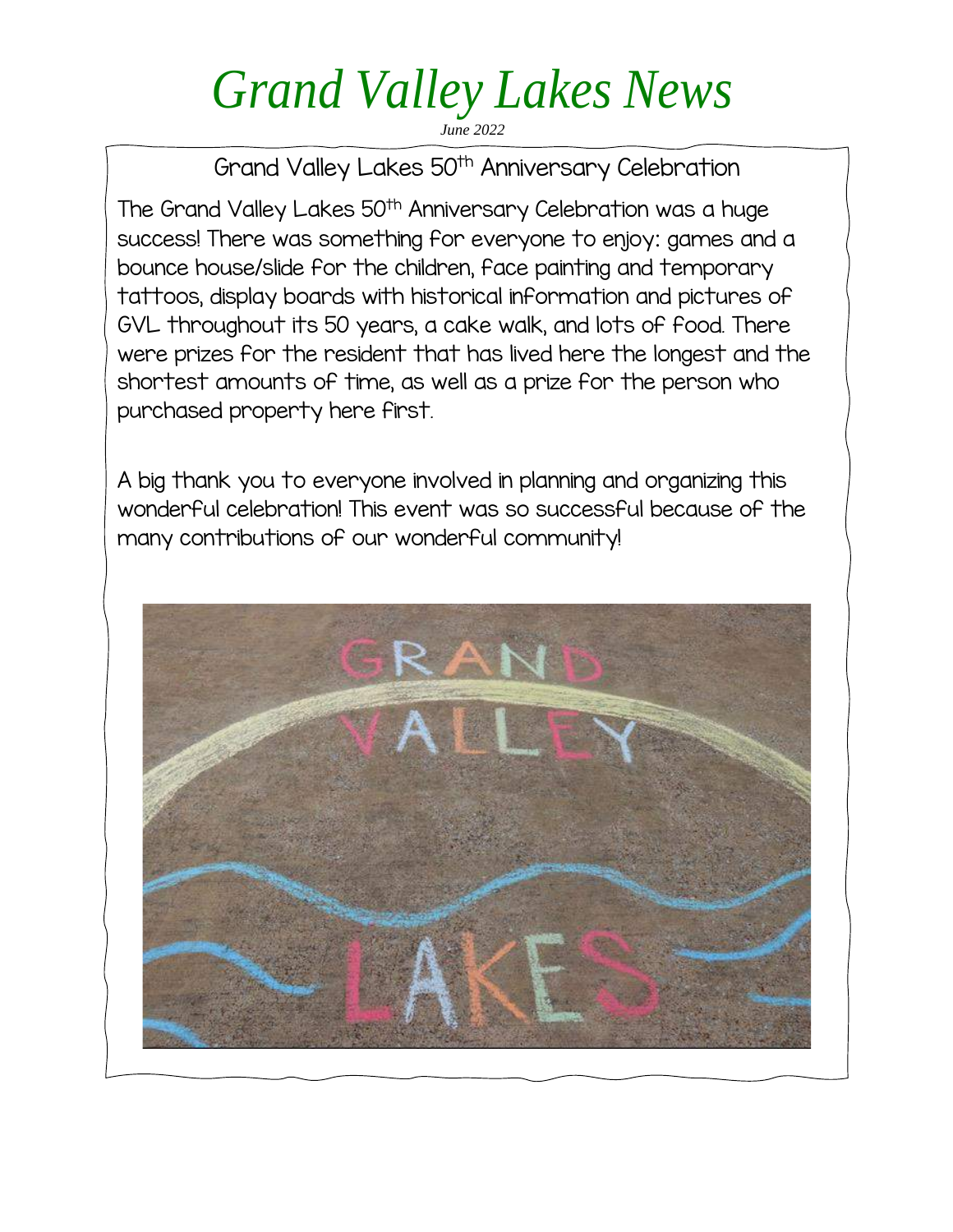*June 2022* 



 **Men's Club News**

The Men's Club is continuing to grow! We now have 28 members. We invite more GVL men to join our group!

We are finalizing our plans for the Fish Fry on July  $2<sup>nd</sup>$ . This is our major fundraiser and all of the money that is raised goes right back into the valley to improve the community for everyone. Some of the items that were completed in the past year are additional street signs being installed and improvements at the beach area (painting, remodeling of bathrooms, new seats on the seesaws). There are a lot more items on the agenda and your support of the fish fry goes a long way in completing these projects.

Here are a few that we would like to get accomplished this upcoming year:

- $\triangleright$  Replacement of fence at beach
- $\triangleright$  Installing cement pads under the pavilions to improve the use of the picnic tables
- $\triangleright$  Cleaning and assisting in the maintenance of the fountain at the gate
- $\triangleright$  Adding additional signage/improving the presentation of the front entrance

All of these items improve GVL for all, but it takes money and manpower to get them done!

This year, the tickets for the Fish Fry will be \$15 if you buy early and \$17 at the door. (Everything is going up…so buy early please). We will have tickets for sale at the office and we will have some events where we will sell them at the entrance on the weekends prior to the event. This year, we will be creating a drive through lane around the lodge to facilitate those who would like to pick up their food and eat at home. We ask that if you plan on doing this, please use the drive through lane so we can better manage the flow of people and provide an excellent experience along with awesome food!

*P.S. Don't forget to purchase your Pork Butt from the Fire Department. Those funds support that very valuable organization to GVL.*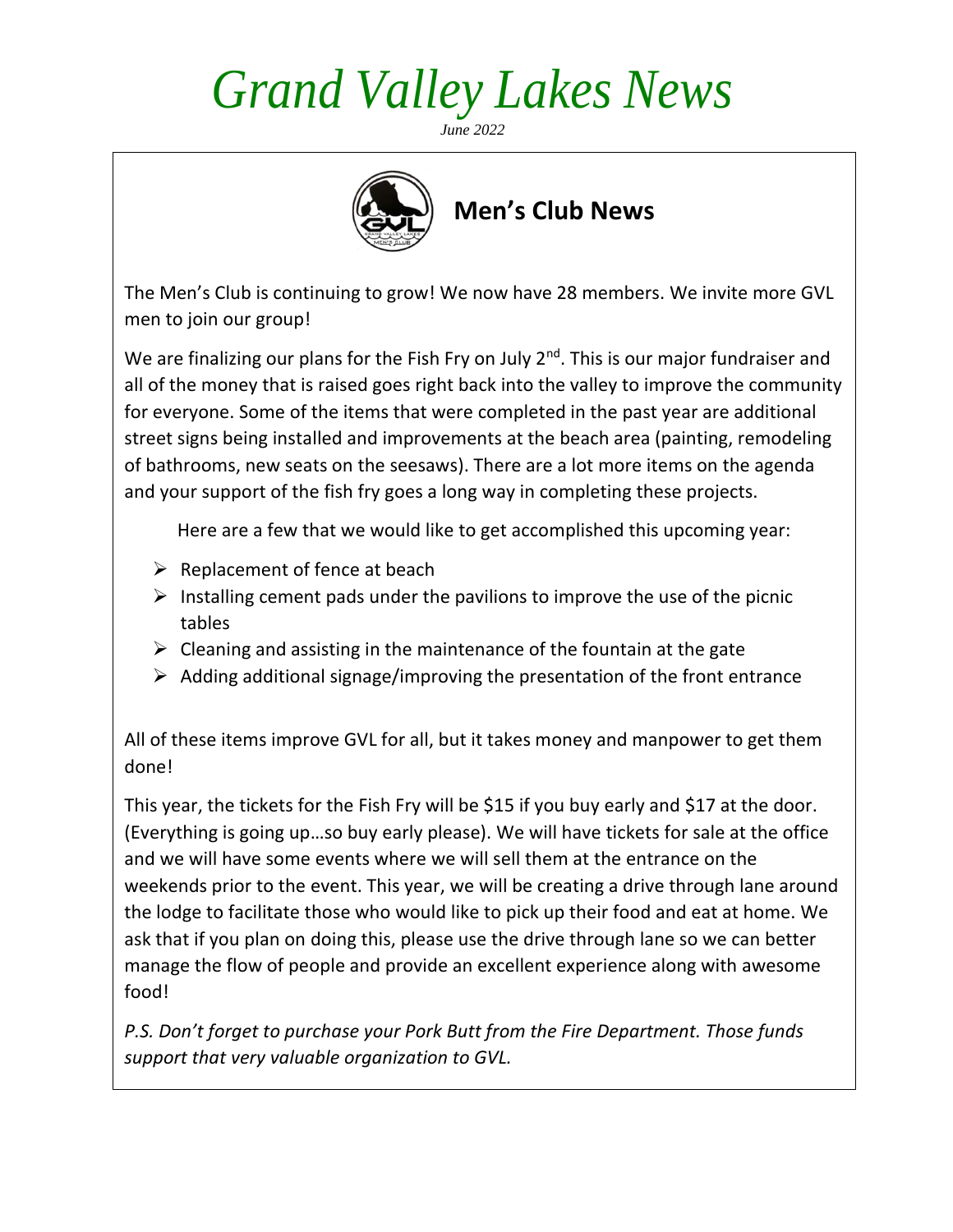*June 2022* 



The Ladies' Club has been busy finding ways to make the Valley a better place. We are still discussing the best way to operate the Food Pantrysuggestions from the community are welcome! Weeding and planting in front of the guard house are underway. Since the old storage building at the gate was removed due to deterioration, there has been no good place to put the things that were stored there. You may have noticed the clutter on the gatehouse porch. We are looking for a replacement shed so these things can be stored again. This will make the gatehouse itself (the first impression of our community) much more attractive. As usual, we will be providing desserts, and other help as needed, for the Men's Club Fish Fry in July. Looking to the fall, we are talking about a Chili Cook-off, maybe with a small crafts fair at the same time. If you're a "crafty" person watch for an update. We have lots of ideas and can use lots of help. Our club is open to all the ladies in the Valley and we welcome new members! We meet monthly, the Saturday after the POA Board meeting (almost always the second Saturday) at the lodge at 10:30.

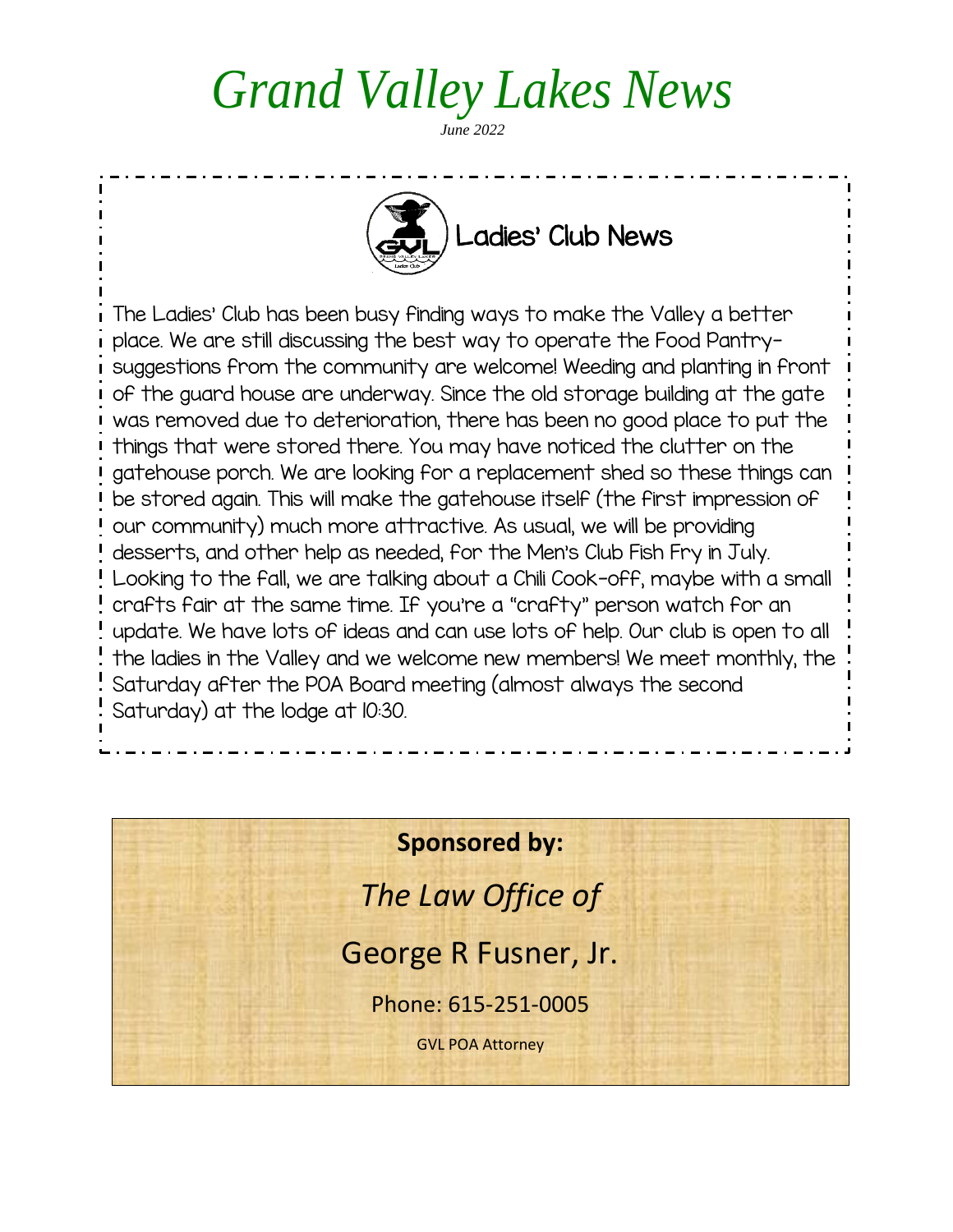

**Tuly 2 Fish Fry and Pork Butt Pick up W** July 3 Boat Parade and Fireworks July 4 Happy Independence Day!!



\*\*\*\*\*\*\*\*\*\*\*\*\*\*\*\*\*\*\*\*\*\*\*\*\*\*\*\*\*\*\*\*\*\*\*\*\*\*\*\*\*\*\*\*\*\*\*\*\*\*\*\*\*\*\*\*\*\*\*\*\*\*\*\*\*\*\*\*\*\*\*\*\*\*\*\*\*\*\*\*\*\*\*\*





On Memorial Day, Mike Yopp paid tribute to our service men and women who have sacrificed all for our country. Mike played Taps at 3pm as a participant of the National Moment of Remembrance.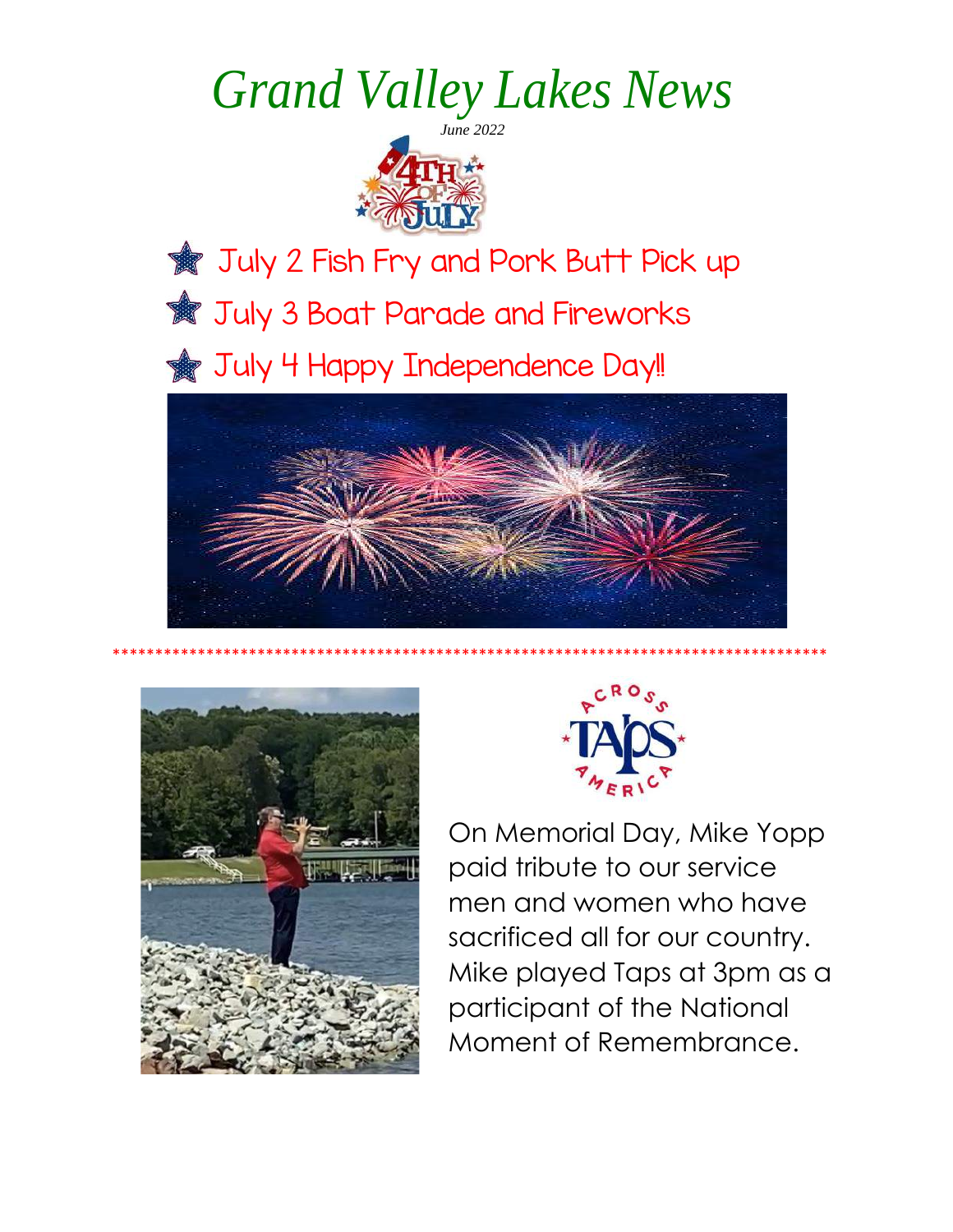*June 2022* 



"Favorite Sports Team!" This includes any sport, any team so put your thinking caps on and let the creativity begin!

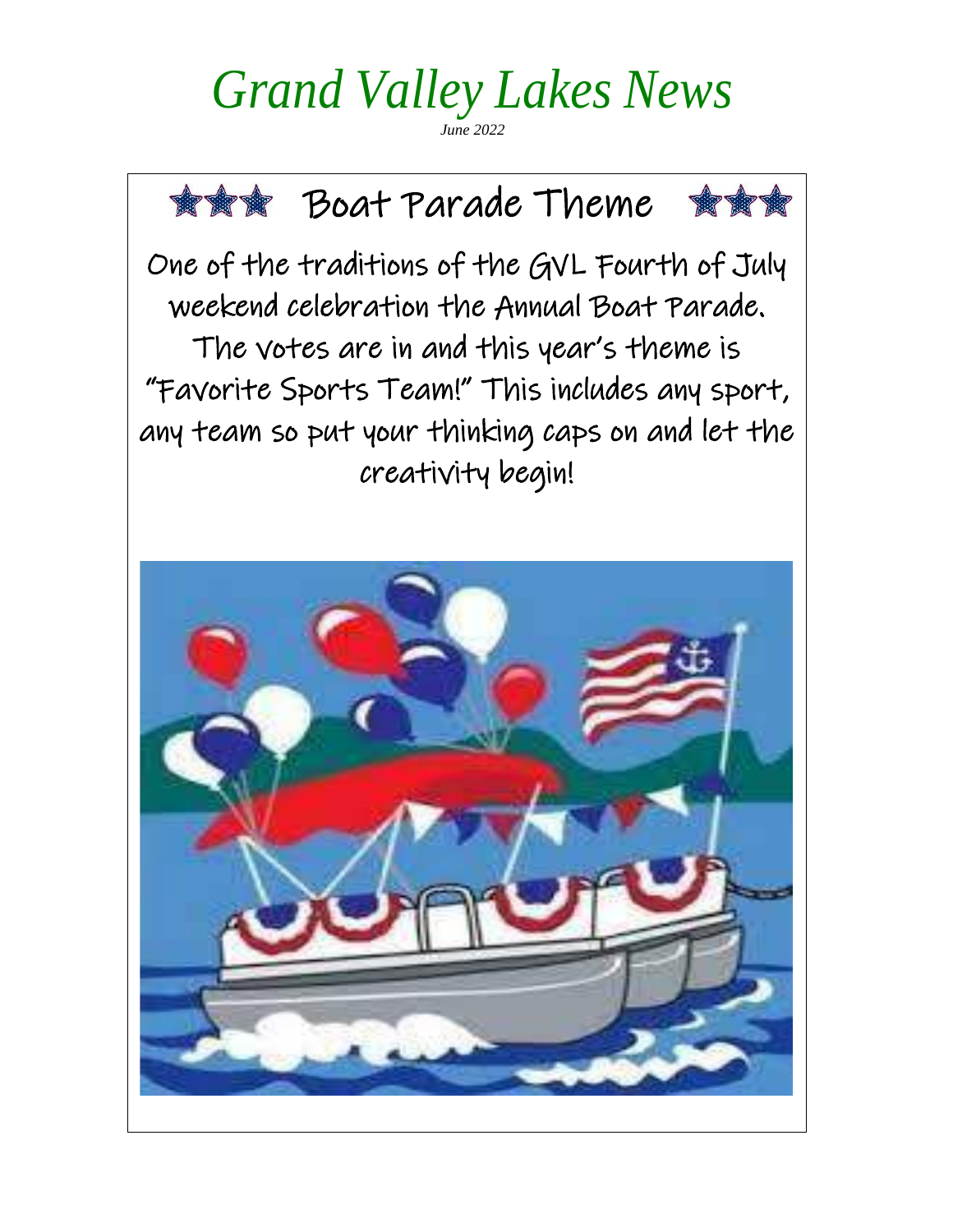*June 2022* 



The restrooms at the beach have been vandalized several times recently. The toilets have been stopped up by stuffing a roll of toilet tissue and paper towels in them multiple times. The plungers have also been removed. These restrooms were renovated last year and it is saddening that they are being vandalized. Having restrooms at the beach is a convenience for the entire GVL community. The time, energy, and resources wasted on cleaning up these messes could be much better spent on other improvements to GVL. Please contact the gate or office with any information you have that could help resolve this issue.

### On the Square **Gallery and Gifts**

109 North Main

**Bolivar, TN 38008** 

Owner: Deborah Turner Brasfield

(A Grand Valley Lakes resident run business)

**Showcasing Local Art, Handcrafted Gifts, New** & Vintage Gift Items, and Decorative Items for your home.

Open

Wednesday & Thursday 11am-2pm

Friday 12pm-5pm

Saturday 10am-4pm



**This issue of the Grand Valley News is sponsored in part by: The Grand Valley Lakes Men's Club.**

The Men's Club is a hardworking, funloving bunch of men who meet every second Saturday of each month at 9:00 a.m. at the POALodge. These members are a creative, working team dedicated

to improving the GVL community. Come to a meeting and help support the improvement of our community.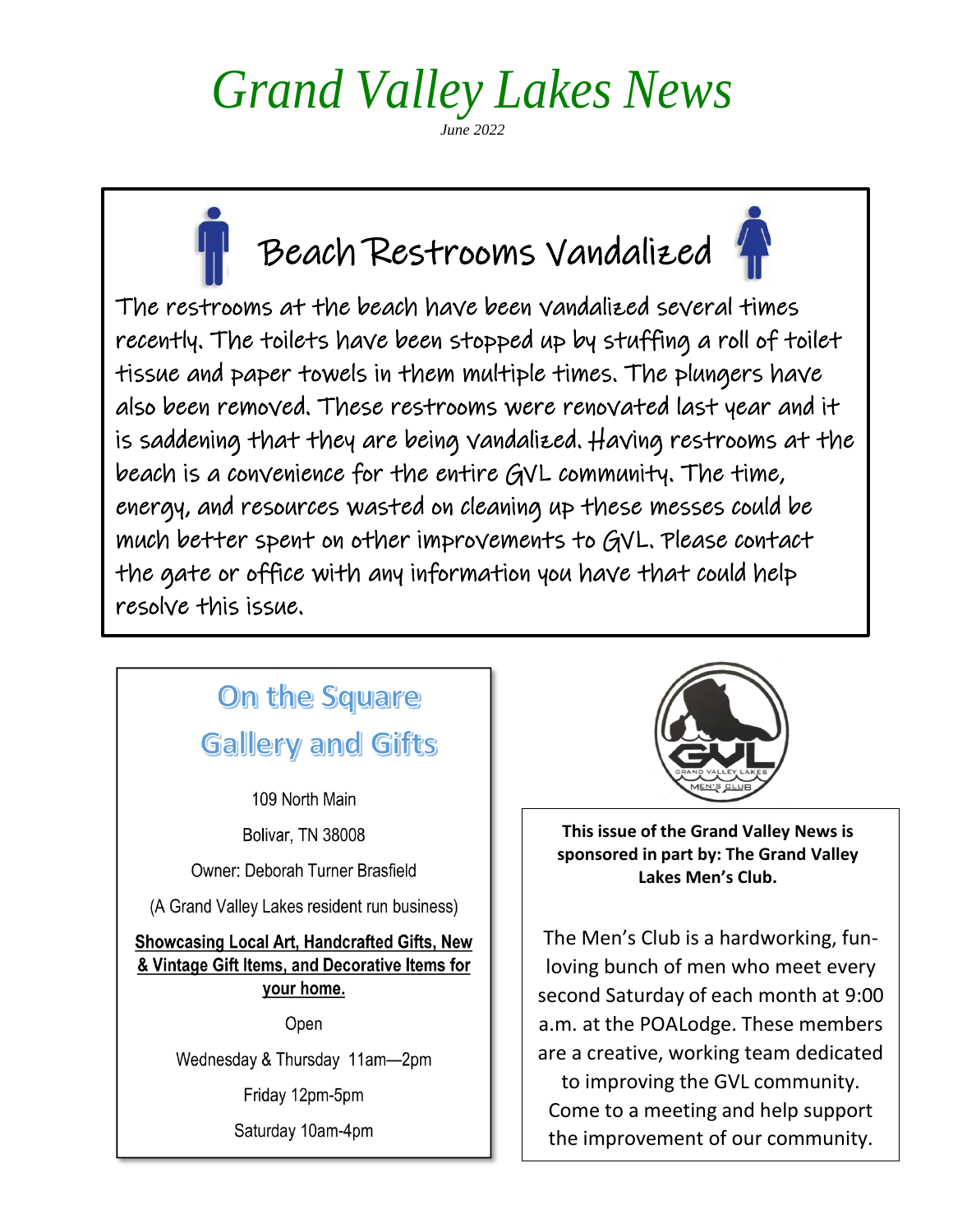### *June 2022*  **May Board Meeting Recap**

-After the reading of the minutes for last meeting and the treasurers report, the updates of events began. The GVL 50<sup>th</sup> Celebration is scheduled for 11-2 on Saturday May 21<sup>st</sup>. The board reminded residents that the petition to get Natural gas in the valley is currently at the office. If you have not signed the petition, please do so. You are not signing up to receive Natural Gas, you are only stating that it would be a welcome option for the residents of the valley.

-Lona Coffee will pass on information from BEA regarding their proposed internet service option. She is currently waiting for more information from BEA.

-The GVL 2025 committees are in action and currently have about 80 different ideas/suggestions from the community. About 55 were part of the initial brainstorm and another 25 have been added. By far, the largest portion is for the maintenance committee which has 55 items on their list as of right now. Clearly that is the highest priority of things to address. Each committee will be prioritizing their list and investigating how to complete it. This list is due June  $10<sup>th</sup>$  from the committees to the board.

-The lake is almost full and the replacement of the ropes that hold the marina is about 25% complete.

-The road project is expected to start around the end of May/beginning of June. The cost for asphalt is increasing. The contractor will be working with us on the price, but the amount to complete will increase due to the increase in costs.

-The officers for the GVL board have remained the same.

-The board approved a \$1500 expenditure to have a professional grant writer seek opportunities and apply to the grants. This should allow us to fully understand what opportunities we may be eligible for, and then help us understand and execute the process to secure any available funding.

-There is a possibility that the state of Tennessee will be doing some site inspections to determine the water run off control measures in the valley. The board asks that all homeowners around lakes please review their property to see if they have run off material and work to address it. The main lake has lost about 6 feet of depth over time due to this issue.

-There are also new regulations in the state of Tennessee regarding wake boats. The board is fully investigating, but the regulation is that these boats must operate at least 200 feet away from the shoreline due to their higher-than-normal wake. Once the board fully understands the Tennessee law, any changes will be communicated.

-There is an issue with people vandalizing the beach bathrooms. The people that are responsible will be found and they may find themselves (or their parents) responsible for the cost of the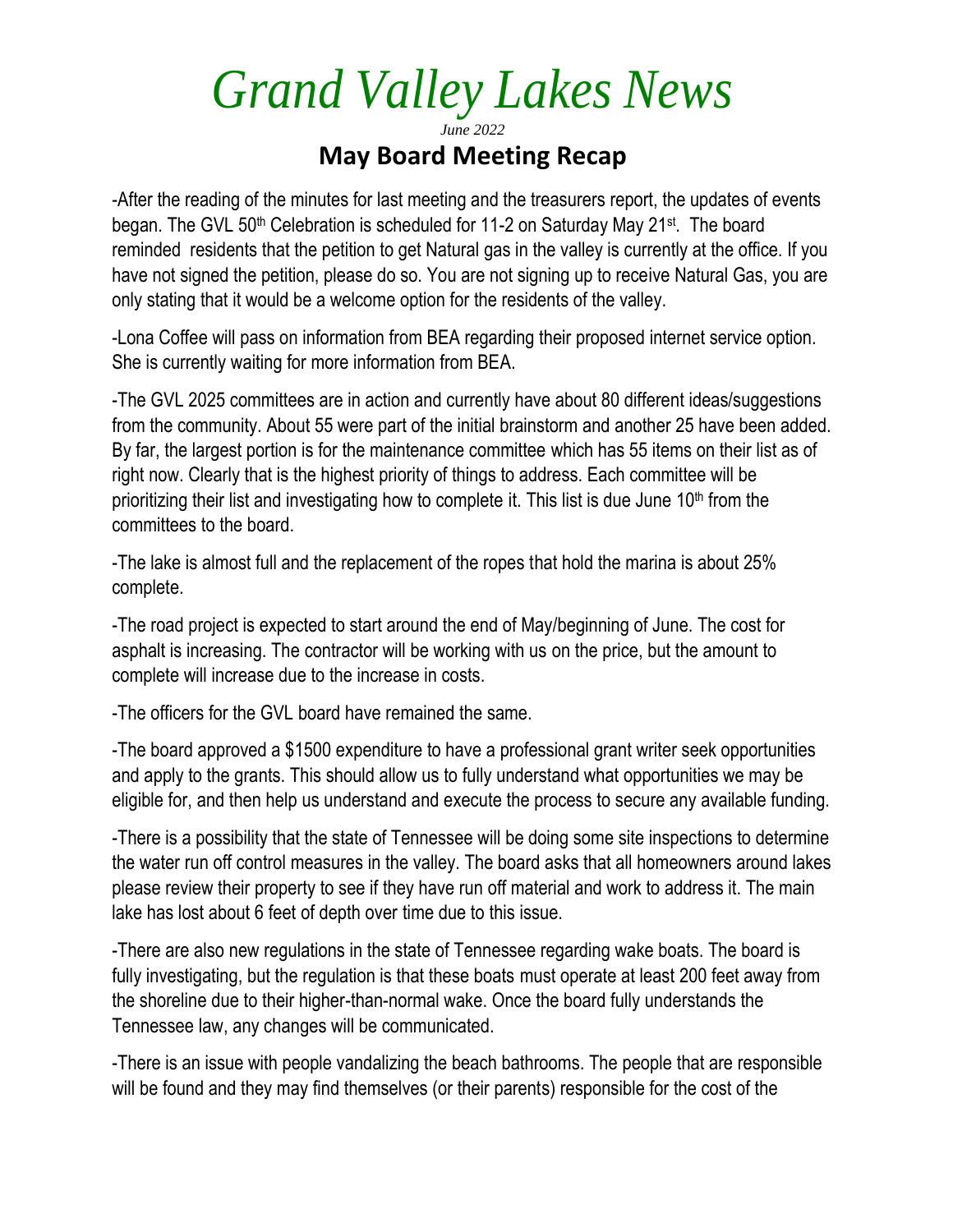*June 2022*  **May Board Meeting Recap Continued**

damages. This impacts all of us in that we are spending resources and money on this and not able to spend that on other, more important projects. If you know who has been vandalizing, or see anyone vandalizing, please contact the front gate.

-The board reminds everyone that if there is any construction on your property, it is best to inform the office and the architecture committee to ensure that the project fully complies with the covenants of GVL. The architecture committee works really hard with the homeowners to assist them, so they get what they want in a way that works within the rules.

-Security had 3 dog calls, 1 reckless driver call and 1 person on an ATV after the 9pm curfew call.

-The Men's Club and Ladies Club gave their reports and then a reminder of the GVL dance was presented. The meeting was adjourned.



Yard of the Month begins this month! The June winners will be announced in next month's newsletter. Good luck everyone and happy planting/yardwork/ gardening!

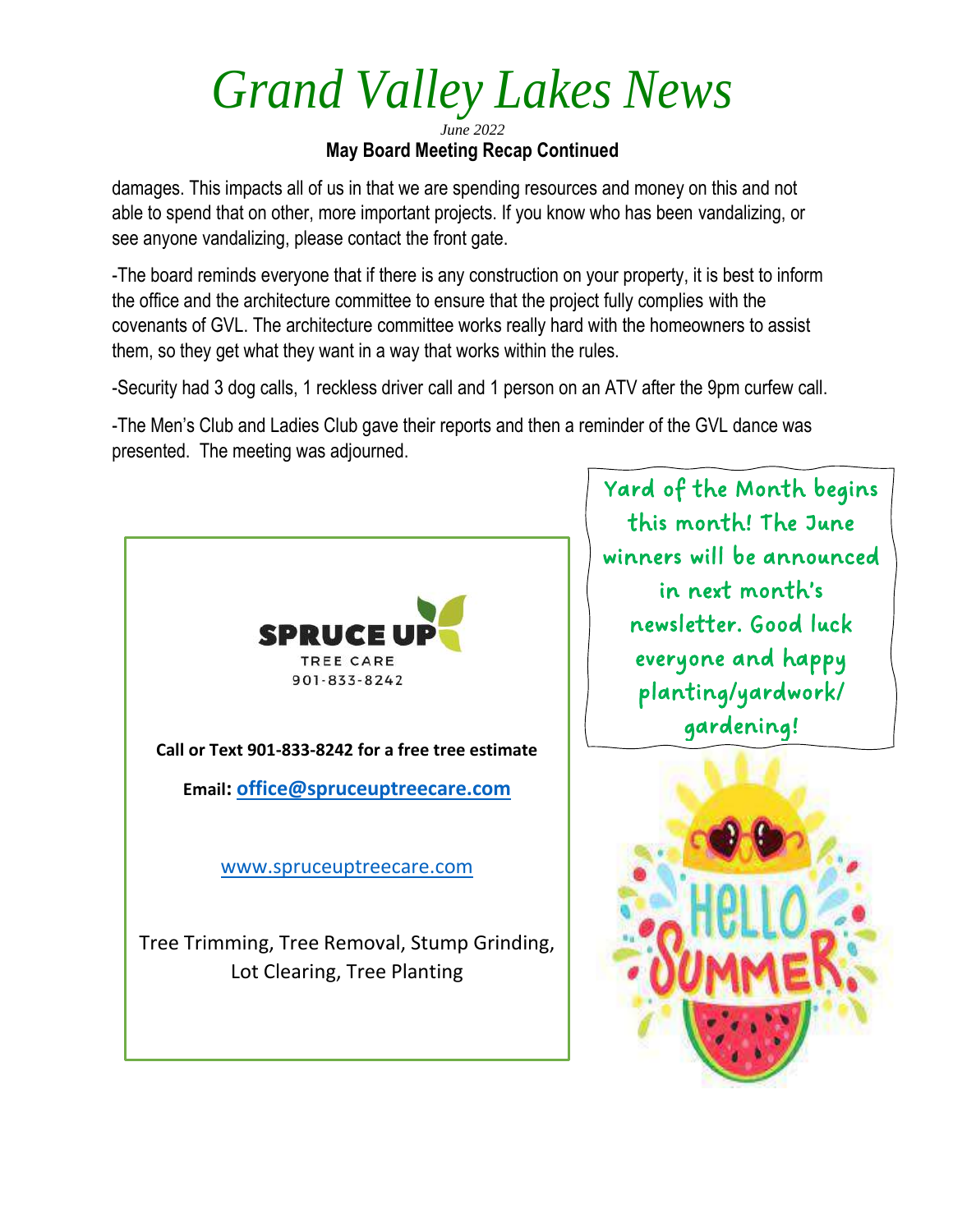*June 2022* 



May is National Water Safety Month and somehow, we missed this important bit of information! I blame it on the craziness of the end of the school year! Anyway, this is too important to not share, so here it is- better late than never! This information is compiled from The American Red Cross, The Center for Disease Control, and Colin's Hope.

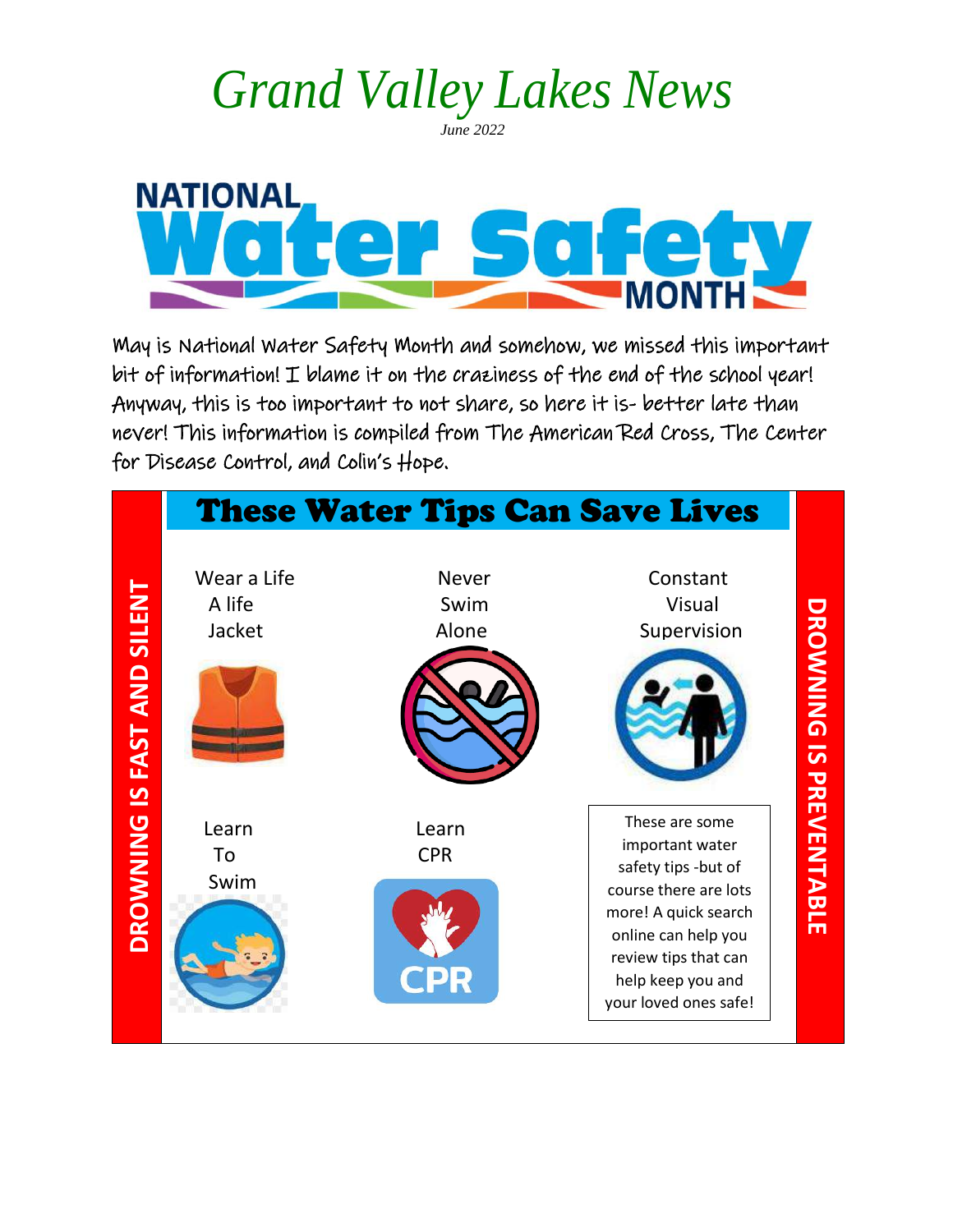

The American Red Cross has a Water Safety for Parents and Caregivers Online Course that focuses on developing an awareness of the risks of drowning and how to minimize those risks, especially for young children. This online course teaches parents and caregivers about the concepts of the circle of drowning prevention, water competency and the chain of drowning survival. It also provides guidance for applying water safety to common environments and situations where children are most at risk for drowning. This is a link to sign up for this free course [Water Safety for Parents and Caregivers](https://www.redcross.org/take-a-class/classes/water-safety-for-parents-and-caregivers/a6R3o0000012oT8.html)  [\(redcross.org\)](https://www.redcross.org/take-a-class/classes/water-safety-for-parents-and-caregivers/a6R3o0000012oT8.html)

According to the CDC, "Drowning is the second leading cause of unintentional injury death for children ages 1 to 14, and the fifth leading cause for people of all ages. There's nothing better than a day at the beach or on the lake. But swimming in a natural body of water or enjoying the day on a boat can be risky. About half of all drownings occur in natural water settings such as lakes, rivers, or oceans."